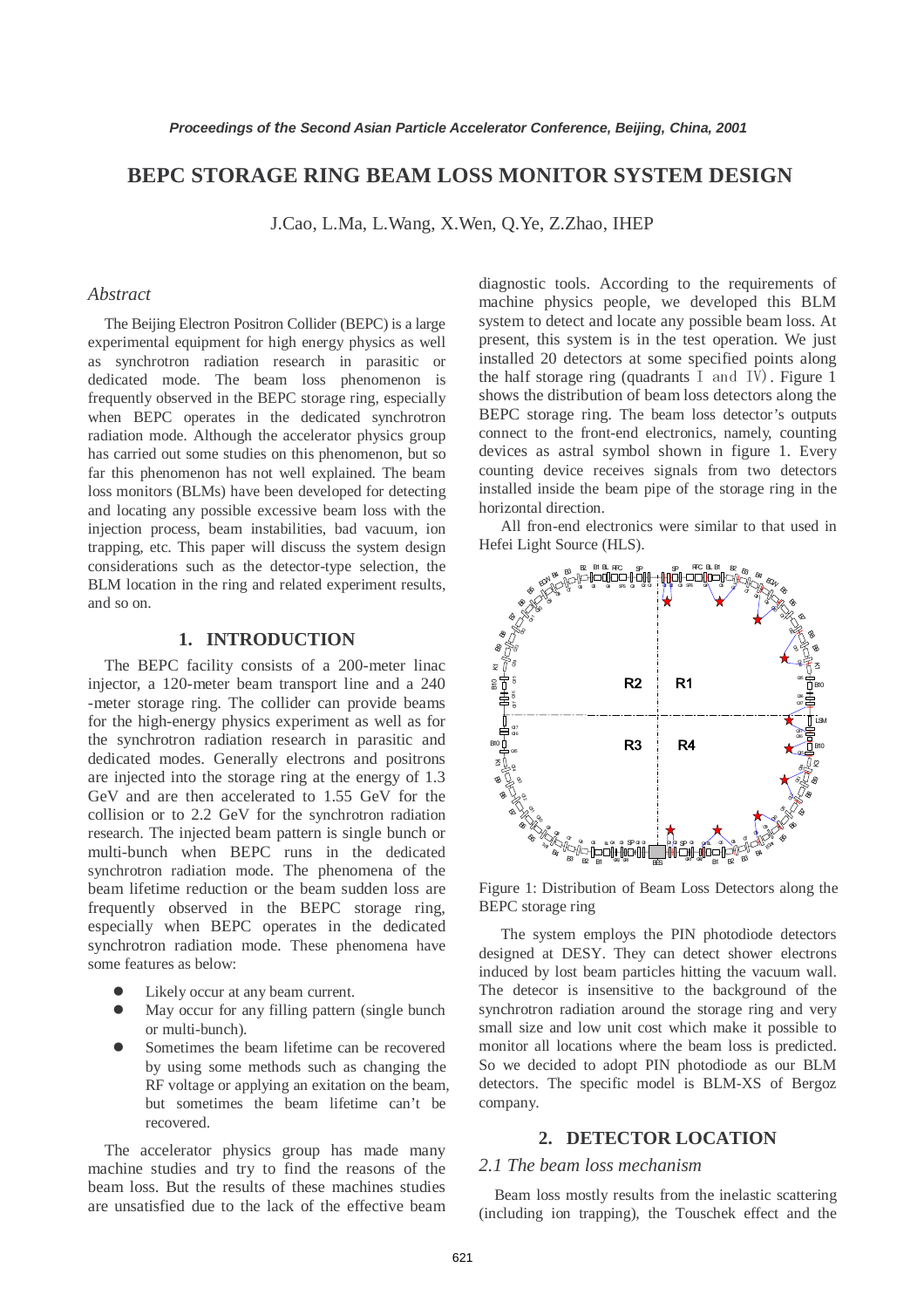quantum effect.

Inelastic scattering (Bremsstrahlung) mainly results from the collision between beam electron and nuclei of the residual gas molecules. It makes electrons loose energy ∆*E*. Thus the electron orbit has a change, which depends on the dispersion function (η) and on ∆*E*. The electrons may be lost at one of the next dispersion maximal point. Ion trapping and dust trapping can also results beam loss.

Touschek effect mainly exists in the low energy electron storage ring. In the BEPC case, the Touschek effect isn't serious. So we don't need to place the detector doublet inside and outside the beam pipe of the ring at each longitudinal position, just like HLS.

Quantum effect is mainly determined by the finite beam transverse apertures or energy acceptance when the beam is Gaussian particle distributions in 6-D phase space. With the enough RF voltage, the quantum lifetime is mainly dominated from the horizontal aperture, especially in the injection case. Because the horizontal aperture of the BEPC beam pipe is fairly large, so the quantum effect is not a serious problem.

### *2.2 The consideration for detector location*

As mentioned above, the electrons may be lost at the dispersion function ( $\eta$ ) maximal point and  $\beta$  function maximal point. So these dispersion maximal points and  $\beta$  function maximal points are the most sensitive positions for measurements of beam losses. BEPC has totally 40 bending magnets and 68 quadrupole magnets. Generally there are three operation modes, which are the injection mode, the collision mode and the dedicated synchrotron radiation mode. Because the beam loss phenomenon is frequently occurred when BEPC operates in the dedicated synchrotron radiation mode, we concentrate to study the lattice of this mode. Figure 2 shows the path of electrons through a FODO structure with an energy loss of  $\Delta E/E = 1.5$  % to 6 % when BEPC is running in the dedicated synchrotron radiation mode.

Because the full horizontal aperture of the BEPC beam pipe is 12 cm, beam electrons will hit the vacuum wall when electrons have an energy loss of ∆*E*/*E* > 4.5 %, as we can see in Figure 2.

With studies of the lattice structure of the dedicated synchrotron radiation mode and giving consideration to the lattice structure of the injection mode and collision mode, we decide to mount detectors on the inside of the beam pipe just behind the quadrupole magnets Q1, Q2, Q4, Q6, Q8, Q10, Q12, Q14, Q17, the wiggler magnet and Lambertson magnet. These positions are dispersion function ( $\eta$ ) maximal points and  $\beta$  function maximal points.



Figure 2: The path of electrons through a FODO structure with an energy loss of  $\Delta E/E = 1.5$  % to 6 %.

#### **3. BLM SYSTEM STRUCTURE**

Figure 3 shows the structure of BLM system. The BLM detector outputs feed to front-end electronics, the counting devices. All of the counting devices connect to a PC with the CAN bus. The PC console locates in the local control room. The counting device counts the pulses from the BLM detector and communicates with the PC console. Every two BLM detectors share a counting device.



Figure 3: Structure of the BLM System

Just as we can see in figure 3, the system structure is a CAN bus based, distributed system along the storage ring. On the top level, a PC is employed as the console with Microsoft Windows 98 operation system running on it. The front-end electronics, the counting devices are on the bottom level. At present, there are totally 20 BLM detectors, which are mostly installed just behind the quadrupole magnets along the half storage ring (quadrants I and IV). Every BLM detector is installed inside the beam pipe of the storage ring in the horizontal direction. One of the most important parts in the front-end electronics is a pulse accumulator, which counts the pulses from BLM